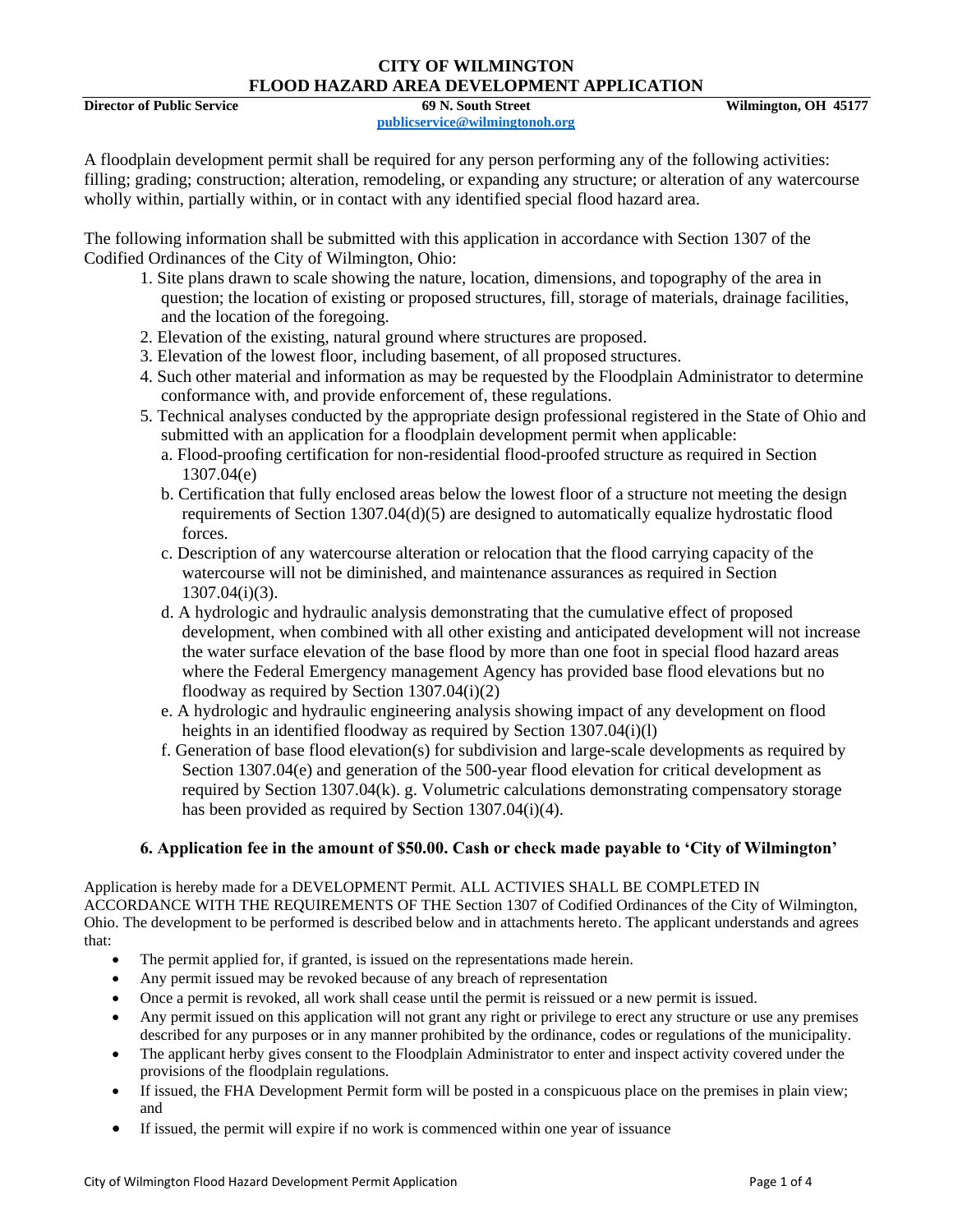#### **FLOOD HAZARD AREA DEVELOPMENT APPLICATION**

| <b>Owner's Name:</b>        | Phone: |
|-----------------------------|--------|
| <b>Owner Address:</b>       |        |
| <b>Owner Email Address:</b> |        |
|                             | Phone: |
| Builder/Developer Address:  |        |
|                             |        |
|                             |        |

## **LOCATION OF DEVELOPMENT SITE**

- 1. Location of proposed development site address: \_\_\_\_\_\_\_\_\_\_\_\_\_\_\_\_\_\_\_\_\_\_\_\_\_\_\_\_\_\_\_
- 2. Legal description:

*Attach a location map showing the location of the development site relative to adjacent sites. A location map may be a copy of the tax or plat map, including scale, showing the parcel where development activity will occur.* 

## **DESCRIPTION OF WORK**

3A. Kind of development proposed (check all that apply):

| <b>Residential Structure</b>                                                     | Non-residential Structure                                                                                                                                                                                               |
|----------------------------------------------------------------------------------|-------------------------------------------------------------------------------------------------------------------------------------------------------------------------------------------------------------------------|
| $\Box$ New Structure                                                             | New structure                                                                                                                                                                                                           |
| <b>Addition to Structure</b>                                                     | <b>Addition to Structure</b>                                                                                                                                                                                            |
| Renovations/repairs/maintenance                                                  | Renovations/repairs/maintenance                                                                                                                                                                                         |
| Manufactured home installation                                                   |                                                                                                                                                                                                                         |
|                                                                                  |                                                                                                                                                                                                                         |
| Accessory Structure: Dimensions                                                  |                                                                                                                                                                                                                         |
| Filling or grading                                                               | Dredging or excavation or mining                                                                                                                                                                                        |
|                                                                                  |                                                                                                                                                                                                                         |
| Watercourse alteration (any change that occurs within the banks of a watercourse |                                                                                                                                                                                                                         |
| Water supply/sewage disposal                                                     | $\Box$ Bridge or culvert replacement                                                                                                                                                                                    |
| Subdivision greater than 50 lots or 5 acres                                      | Other development greater than 5 acres                                                                                                                                                                                  |
|                                                                                  |                                                                                                                                                                                                                         |
|                                                                                  |                                                                                                                                                                                                                         |
| 3B.<br>existing structure? $\frac{1}{2}$                                         | If the proposed construction is an addition, renovation, repair or maintenance to an existing structure,<br>indicate the cost of the proposed construction \$_______________. What is the estimated market value of the |
|                                                                                  | I AGREE THAT ALL STATEMENTS IN AND ATTACHMENTS TO THIS APPLICATION ARE A TRUE<br>DESCRIPTION OF THE EXISITING PROPERTY AND THE PROPOSED DEVELOPMENT ACTIVITY. I                                                         |
| UNDERSTAND THE DEVELOPMENT REQUIREMENTS FOR SPECIAL FLOOD HAZARD AREA            |                                                                                                                                                                                                                         |
| ACTIVITES PER THE APPROPRIATE ORDINANCE OR RESOLUTION AND AGREE TO ABIDE         |                                                                                                                                                                                                                         |
| FEDERAL, STATE AND LOCAL PERMITS.                                                | THERETO. I UNDERSTAND IT IS MY RESPONSIBILITY TO OBTAIN ALL OTHER APPLICABLE                                                                                                                                            |
|                                                                                  |                                                                                                                                                                                                                         |
| Applicant's Signature:                                                           |                                                                                                                                                                                                                         |
| Date:                                                                            |                                                                                                                                                                                                                         |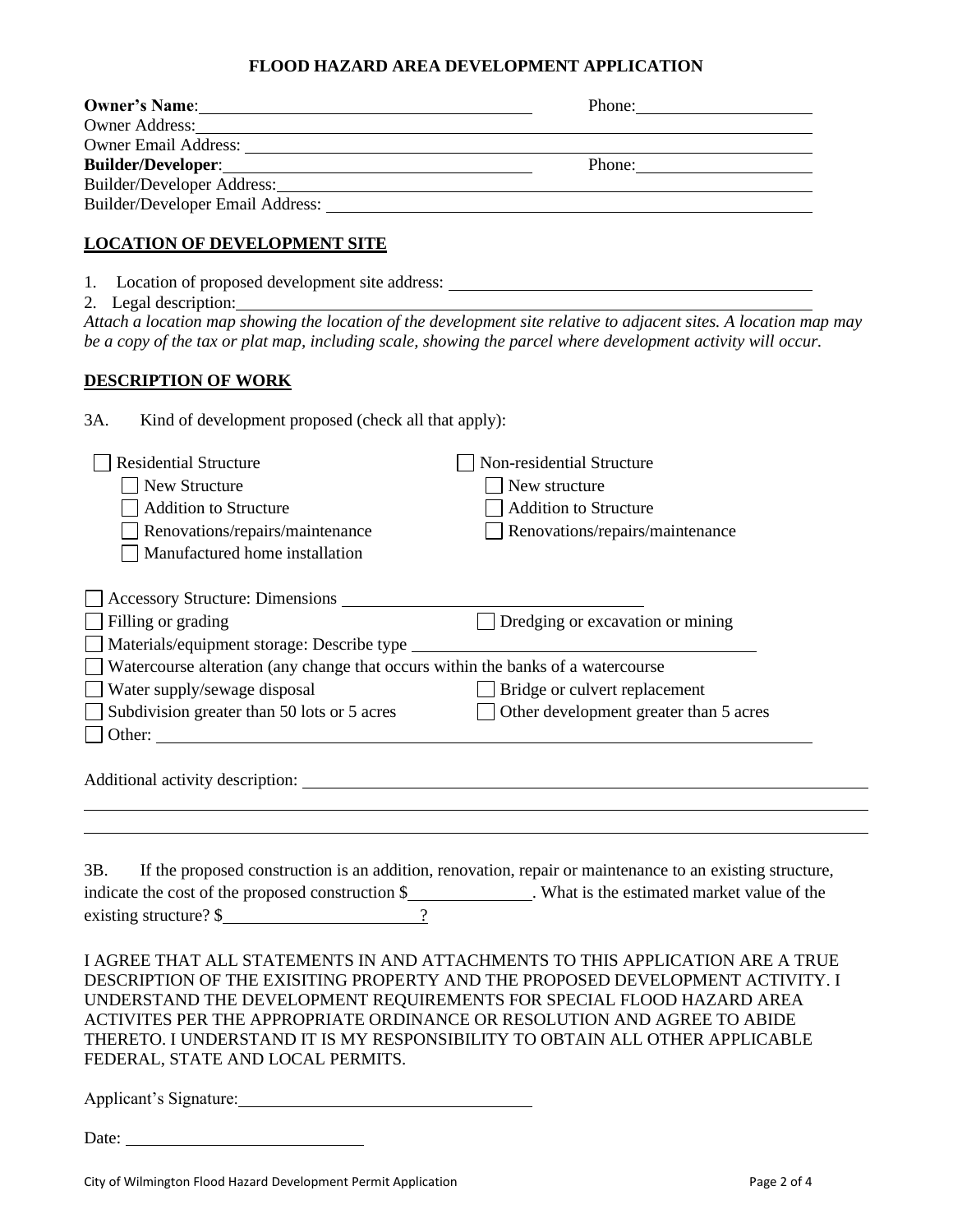#### **SPECIAL FLOOD HAZARD AREA DEVELOPMENT PERMIT APPLICATION OFFICE USE ONLY**

# **ADMNISTRATIVE**

NOTE: The following is to be completed by the local floodplain administrator. All references to elevations are in feet mean sea level (msl). The term base flood elevation means the same as the 100-year elevation.

5. Is the proposed development located in:

- $\Box$  an identified floodway
- $\Box$  a flood hazard area where base flood elevations exist with no identified floodway
- $\Box$  an area within the floodplain fringe
- □ an approximate flood hazard area (Zone A). If yes, complete only 6a in the following question.

NOTE: Floodway development must demonstrate through hydrologic and hydraulic analysis, performed in accordance with standard engineering practice, that no increase in base flood elevation will result during occurrence of the base flood discharge. If base flood elevations exist with no floodway delineation, hydrologic and hydraulic analysis is required to demonstrate not more than one-foot increase at any point to the water surface elevation of the base flood.

6a. Does proposed development meet NFIP and General Standards at WCO Section 1307.04?

| Construction material and methods resistant to flood damage | $\Box$ Anchored properly            |
|-------------------------------------------------------------|-------------------------------------|
| Subdivision designed to minimize flood damage               | $\Box$ Utilities safe from flooding |

6b. Does proposed development meet NFIP and local Specific Standards at WCO Section 1307.04?

Encroachments – proposed action will not obstruct flood waters

Proposed site grade elevations if fill or topographic alteration is planned.

Proposed lowest floor elevation expressed in feet mean sea level.

Proposed floodproofed elevation expressed in feet mean sea level (non-residential only)

7. Base flood elevation (100 year) at proposed site feet msl.

| Data source         |                     |
|---------------------|---------------------|
| Map effective date: | Community Panel No. |

8. Does the structure contain: basement? enclosed area other than basement below lowest floor?

9. For structures located in approximate A zoned (no BFE available) the structures lowest floor is \_\_\_\_\_\_\_\_\_\_\_ feet above the highest grade adjacent to the structure.

10. The proposed development is in compliance with applicable floodplain standards.

PERMIT ISSUED ON:  $\qquad \qquad$ 

11. The proposed development is not in compliance with applicable floodplain standards.

PERMIT DENIED ON : REASON: